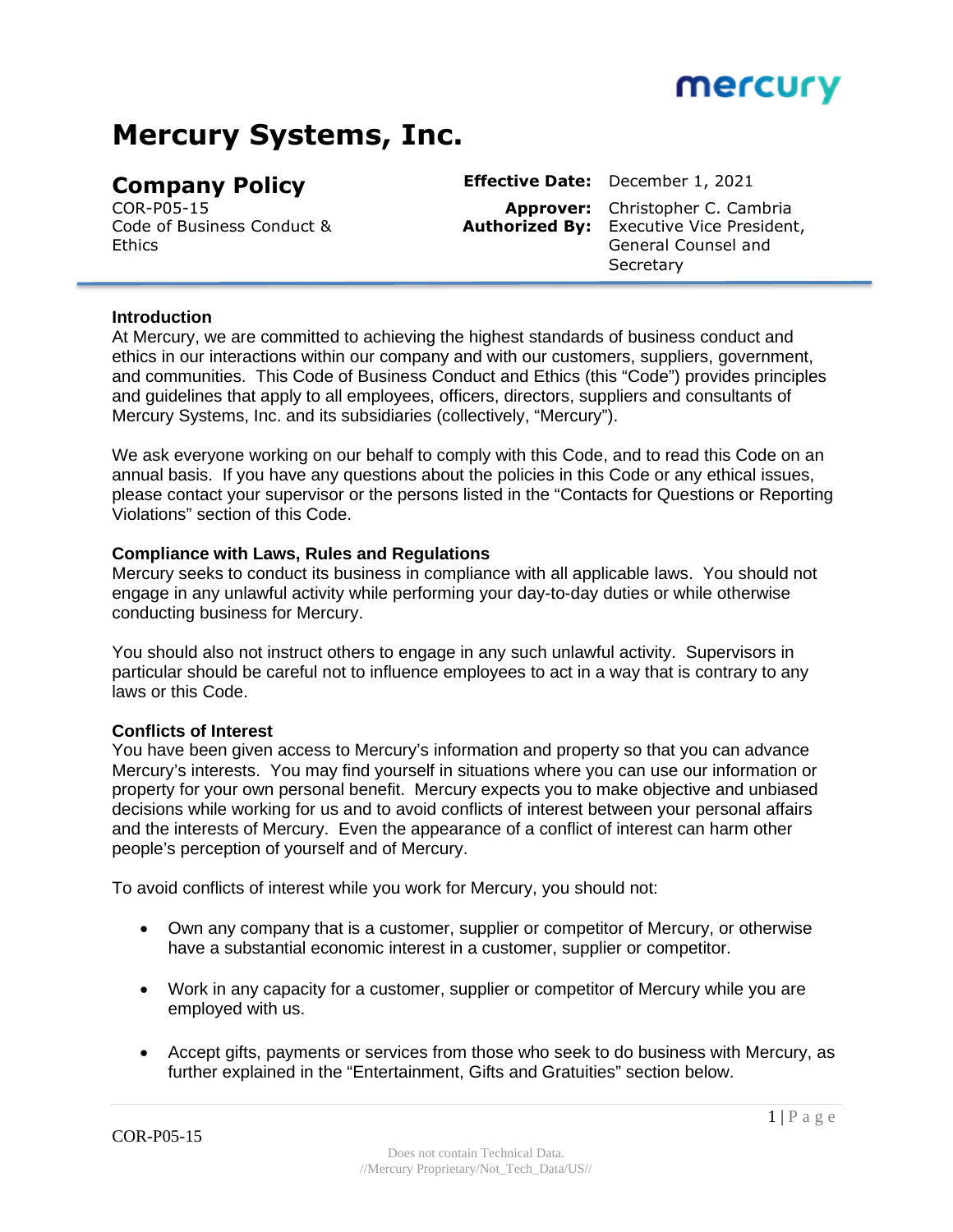Allow your family members to receive any similarly improper personal benefit by using your position at Mercury.

Conflicts of interest are not always clear-cut. You should exercise good judgment when a conflicts situation comes up. And you should disclose any actual or potential conflicts to your supervisor as soon as you become aware of the conflict.

If you have any question about whether you have a conflict of interest or whether a conflict could arise, you should obtain guidance from your supervisor or Mercury's Compliance Officer.

## **Confidential Information and Trade Secrets**

Mercury's confidential information is one of our most valuable assets, and its unauthorized disclosure could significantly harm our business. This confidential information includes all non-public information that a competitor or foreign government may wish to use for their own benefit or which would be harmful to Mercury if disclosed. For example, confidential information can include private information about our products and services, marketing plans, strategic objectives, finances, or other aspects of our business.

To protect our confidential information, you should:

- Not disclose confidential information outside of Mercury unless you are authorized to do so by appropriate authorities within Mercury, such as your supervisor.
- Consider how to limit the disclosure of confidential information to only the proper recipients. For example, be careful about discussing sensitive matters in public spaces where others can overhear you.
- Follow all security, IT, trade compliance and legal policies regarding how to safeguard our confidential information. For example, be careful about sending confidential documents to persons outside of Mercury. If you send confidential information to the wrong person, we may not be able to protect that information.
- Comply with your confidentiality obligations to prior employers or others. For example, if you signed a confidentiality agreement with a prior employer, you should not disclose or use that information while conducting business for Mercury.
- Comply with your confidentiality agreement with Mercury, if you have one.
- Comply with all laws regarding mandatory disclosure of information. If you learn that a governmental authority has requested Mercury's confidential information, you should immediately alert your supervisor or Mercury's Compliance Officer about this request.

#### **Fair Dealing**

Mercury expects its employees to deal fairly with our customers, suppliers, competitors, and other employees. You should not take unfair advantage of anyone through false statements, concealment of the truth, abuse of privileged information, or any other unfair practice. For example, you should:

• Not steal proprietary information.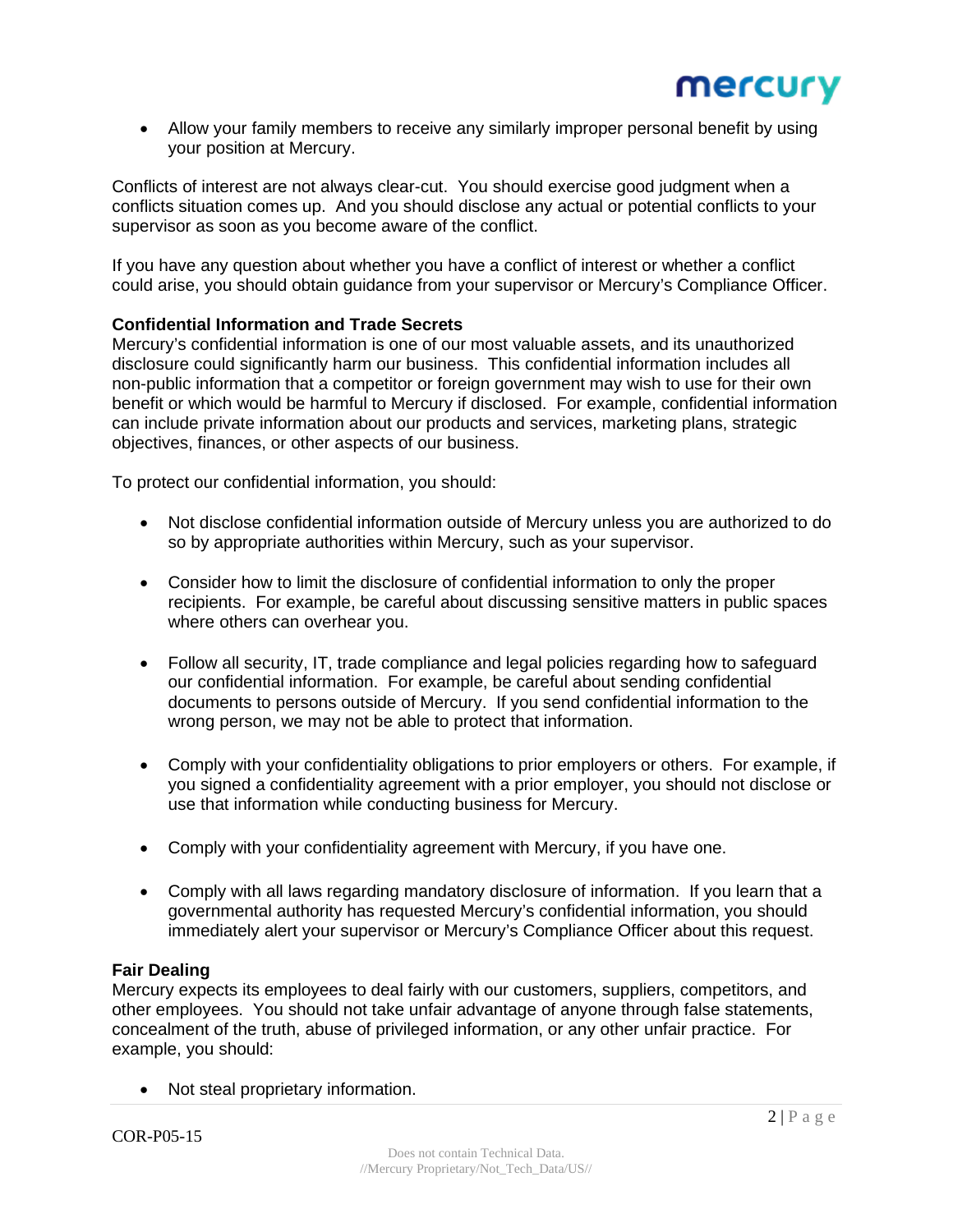

- Not lie about the abilities of Mercury or our competitors.
- Not communicate with competitors to discuss prices or other anti-competitive practices.

#### **Entertainment, Gifts and Gratuities**

Mercury seeks to gain competitive advantages through superior performance rather than through unethical or illegal business practices, such as giving or receiving improper gifts, entertainment, or other business courtesies. We do not use or accept bribes, kickbacks, excessive entertainment or any other improper payments or favors to obtain business.

You may give or receive gifts, entertainment or other business courtesies if the following conditions are met:

• General principles. Any gift, entertainment or other business courtesy must support Mercury's business interests. You may not give or receive anything that could create a conflict of interest or even the appearance of impropriety, that could otherwise harm Mercury's reputation, or that could be considered lavish or extravagant.

You should not give or receive anything on a frequent basis unless the item is a business refreshment, meal or other promotional item that is unsolicited and reasonable under the circumstances. For example, you may have normal business meals with non-Mercury employees on a regular basis as explained in more detail below.

- Physical, digital or entertainment items or services. You may occasionally accept or provide physical, digital or entertainment items or services, such as pens, mugs, advertising items, or tickets to events. The value of any physical, digital or entertainment item or service must be \$100 or less, and it must not be solicited by you or the other business. You may not accept cash, gift cards or other cash-like items.
- Meals and refreshments. You may provide or accept meals or refreshments that are unsolicited and reasonable under the circumstances, if:
	- $\circ$  there is a legitimate business purpose, such as discussing Mercury's business; and
	- o there is no real or perceived conflict of interest.

For example, you may have lunch with a customer or supplier in the ordinary course of business if you are complying with this policy, including the "General principles" listed above and the conditions in this section.

- Training or business events. You may take and offer trips to a business's facilities for training or other company purposes. You may occasionally attend other business events, if:
	- $\circ$  there is a legitimate business purpose, such as discussing Mercury's business;
	- o there is no real or perceived conflict of interest; and
	- $\circ$  it has been offered to other business persons on the same basis as the offer to you.

For example, you may attend a conference or participate in a game of golf, tennis or other sporting activity if you are complying with this policy, including the "General principles" listed above and the conditions in this section.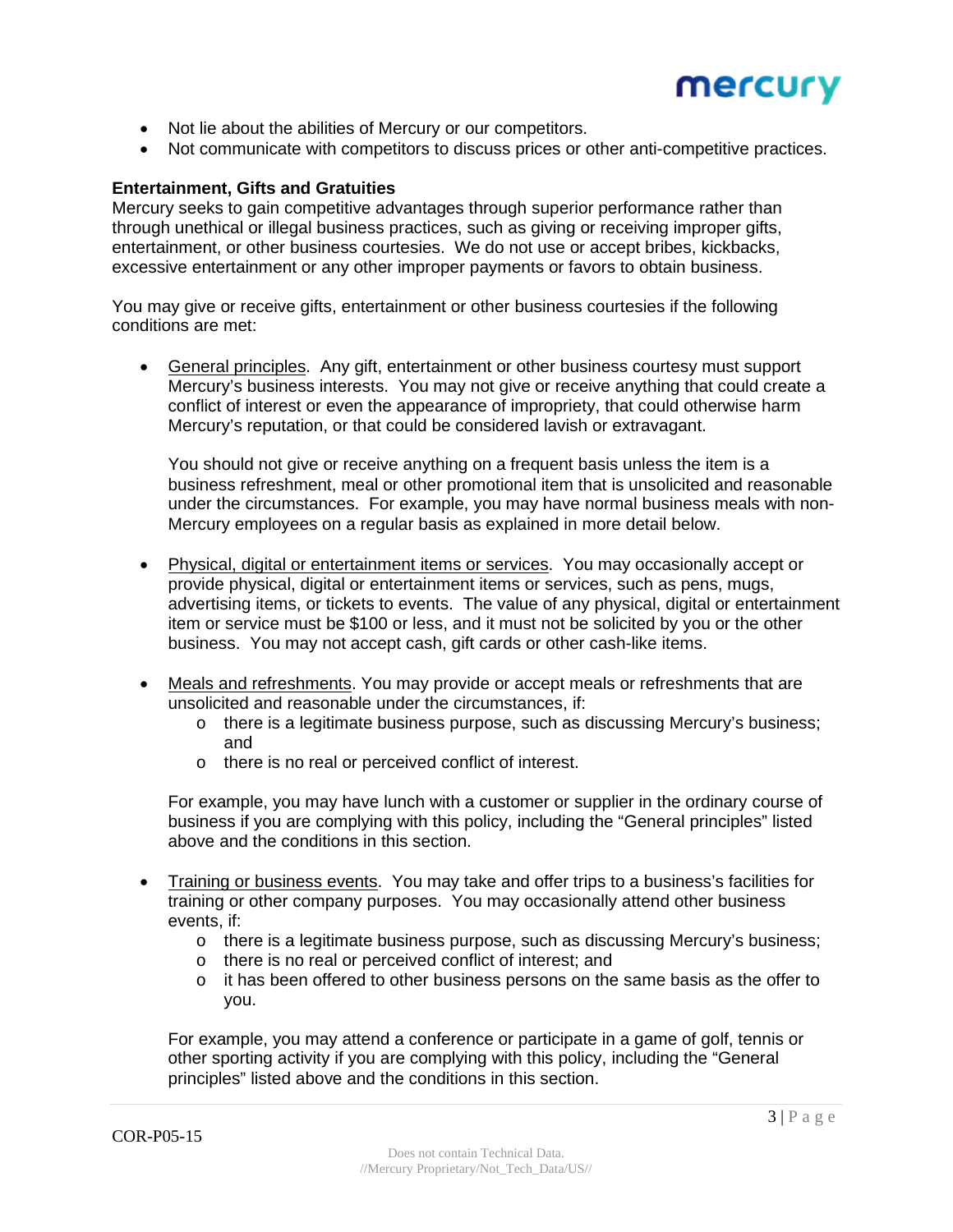

 Laws. You must comply with all laws that govern the types and amounts of gifts, entertainment, or other business courtesies that we may give to others. For example, U.S. government employees and officials must abide by certain limits on entertainment, meals, gifts, gratuities and other things of value that are given to them by companies and persons with whom the government does business or over whom the government has regulatory authority. If you interact with government persons, you should read and abide by the "Public Sector Customers" policy, which is available on OneMercury.

If you receive anything that violates the principles above, you should return it and explain Mercury's policy to the giver.

If you interact with government persons, you should read and abide by the "Public Sector Customers" policy, which is available on OneMercury.

#### **Antitrust**

Mercury intends to compete fairly and lawfully in the marketplace by complying with antitrust laws, which protect consumers and businesses from monopolies and other unfair business practices that reduce competition. We do not enter into business arrangements that would give us an illegal competitive advantage.

You should not do any of the following with our competitors:

- Attempt to fix prices or divide up markets or customers. These types of deals restrain trade and are illegal under the Sherman Act. You should not discuss pricing or other sensitive matters with competitors – even the appearance of impropriety could damage Mercury.
- Limit production or sales of products for anti-competitive purposes.
- Boycott suppliers or customers.
- Engage in any other anti-competitive behavior or discussions.

If a competitor discusses the matters above with you, or an employee tells you about actual or potential discussions with competitors about these matters, then you should immediately report the matter to Mercury's Compliance Officer. There are severe consequences for violating antitrust laws that range from fines to criminal sanctions and jail sentences. Contact Mercury's Compliance Officer if you have any doubt about whether a discussion or agreement is lawful or not.

#### **Protecting and Using Mercury's Assets**

You should protect Mercury's assets and use them efficiently. Mercury provides assets to you so that you can contribute to the company's success. The misuse or theft of these assets can threaten Mercury's success.

You should: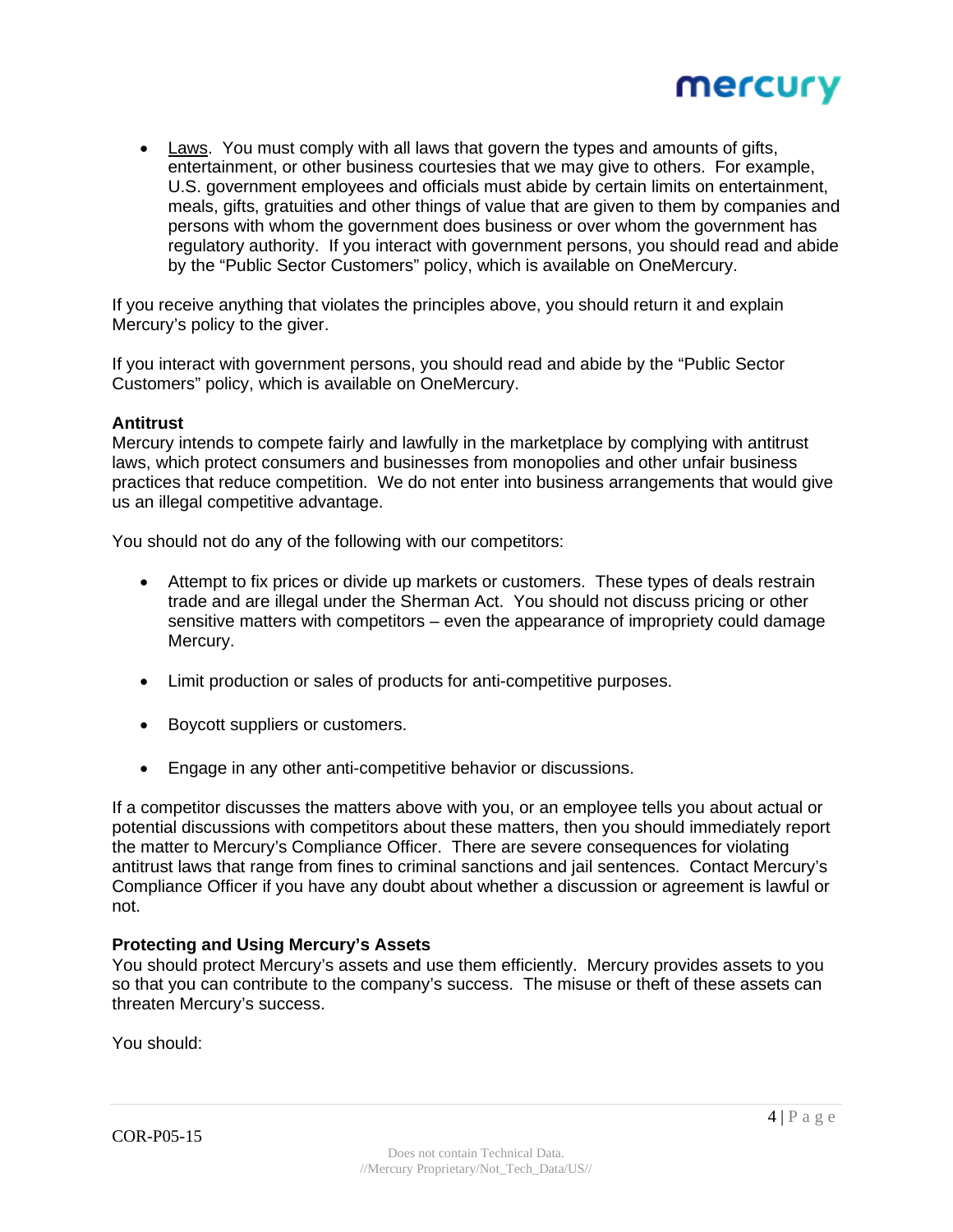

- Protect Mercury's assets, including both physical assets (e.g., computers, smartphones, equipment, etc.) and intangible assets (e.g., intellectual property, engineering and manufacturing plans, customer lists, financial information, etc.)
- Use the assets as instructed by your supervisor.
- Not conduct business activity on behalf of another company while using Mercury's assets. You can make personal use of Mercury equipment, such as computers and smartphones, on an occasional and limited basis so long as that use does not interference with your job performance.
- Contact your manager, human resources business partner, or Mercury's Compliance Officer if you are aware of someone stealing or misusing Mercury's assets.

#### **Accurate Business Records**

Mercury is committed to preparing accurate business records that include fair, timely and understandable disclosures. You should comply with Mercury's policies and procedures about business records, financial disclosures, and other reports and documents so that we can properly evaluate and disclose our financial results on an ongoing basis.

You should:

- Prepare and submit business records that are accurate. Do not create any false or artificial entry, or otherwise try to misrepresent, hide or disguise the true nature of the transaction.
- Retain business records for the period of time that is specified in the applicable Mercury policy. Mercury requires information to be retained for various periods of time based on different legal and business requirements.
- Report any concerns that you have about a business record to your manager, Mercury's finance or accounting teams, Mercury's legal department, or Mercury's Compliance Officer.

You can find more information about Mercury's business records policies in the "Public Disclosure Policy", which is available on OneMercury.

#### **Public Sector Customers**

Doing business in the public sector is very different from doing business in the commercial marketplace. The laws relating to contracting with the U.S. government are far-reaching and complex, and they place responsibilities on Mercury that are beyond those encountered in the commercial sector. For example, certain types of gifts, meals and entertainment that are a standard part of doing business with commercial customers are forbidden under government contracting rules.

The failure to comply with these laws can have severe consequences for you and Mercury. If we do not comply with these laws, we can receive civil fines or other penalties, we can be criminally prosecuted, we can see our prices reduced, our contracts cancelled, or our ability to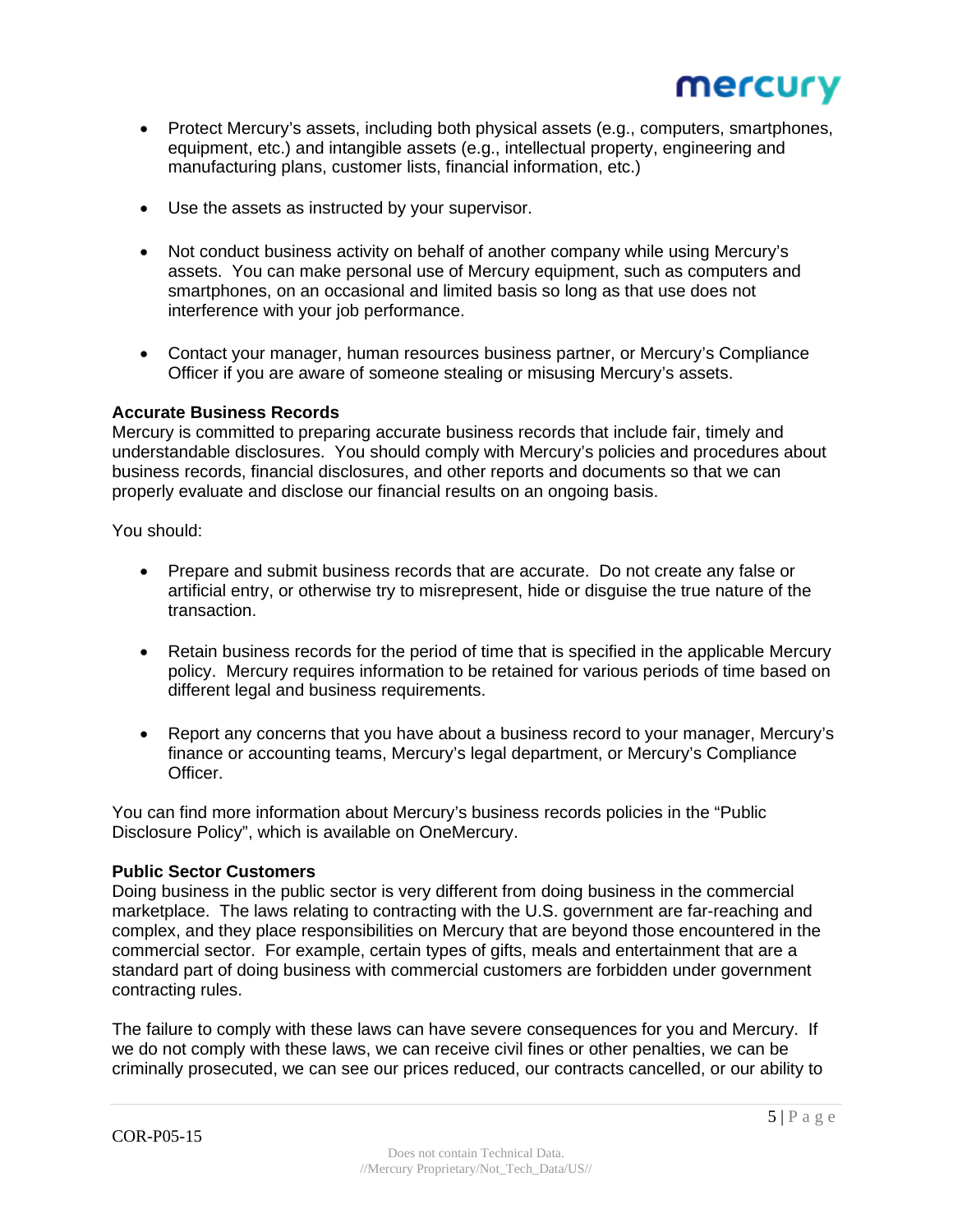

do business with the government taken away. It is imperative that employees conduct Mercury's business in accordance with all applicable laws and regulations.

If you participate directly or indirectly in Mercury's efforts to obtain and perform under government contracts, you must read and abide by the "Public Sector Customers" policy, which is available on OneMercury.

#### **Foreign Officials**

The Foreign Corrupt Practices Act ("FCPA") criminalizes the bribery of foreign officials anywhere in the world for the purpose of influencing an official decision or act to obtain a business benefit. It also requires companies with publicly-traded stock in the United States to meet certain standards regarding their accounting practices, books and records and internal controls.

We can be held liable under the FCPA for making improper payments, or for making an offer or promise to pay to someone even if we do not actually make the payment. We can also be held liable if our agents make payments or offer to make payments in situations where we authorize the transaction or if we knew that the payment or offer would be made.

You should:

- Obtain approval from Mercury's Compliance Officer before making any payments to foreign officials.
- Not bribe foreign officials for the purpose of influencing an official decision or act to obtain a business benefit.
- Not allow a Mercury agent to bribe a foreign official. If you are aware of a high probability that a payment or offer will be made, that counts as knowledge under the FCPA and we may be held liable for the agent's action. The best practice is to consult with Mercury's Compliance Officer when doing business with agents in foreign countries.
- Review Mercury's Foreign Corrupt Practices & Anti-Bribery Program for more information, which is available on OneMercury.

#### **Export Controls**

The export of goods, services, technology and data is subject to complex federal laws. The term "export" is defined very broadly to include any transfer (physically or through ownership) of an item out of the United States or to a foreign person (other than a U.S. lawful permanent resident alien) or to a foreign entity, even if that foreign person or entity is within the U.S. This definition includes the transfer of services, technology and data, including visual presentation, oral disclosure, or electronic disclosure, to any foreign person (other than a U.S. lawful permanent resident alien), whether in the United States or abroad.

You must strictly comply with all registration and licensing requirements applicable to the exporting of goods, services, technology and data. You should read Mercury's Trade Compliance policies for more information about these requirements. Please contact the Trade Compliance team or Mercury's Compliance Officer if you have any questions about export control laws.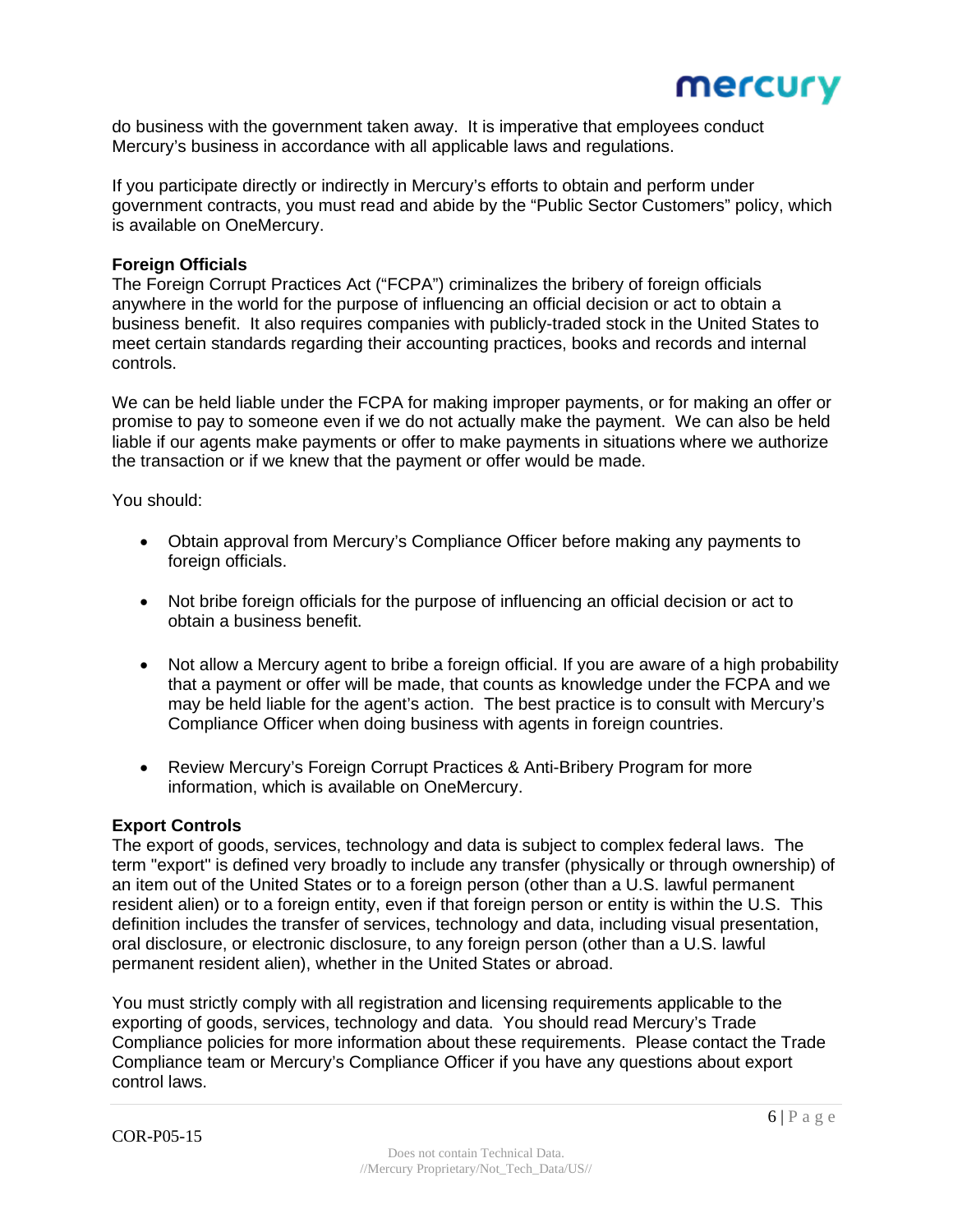

### **Lobbying and Political Activities**

Mercury prohibits employees from engaging in lobbying or other political activities on behalf of Mercury without prior approval. These activities are subject to laws that cover a wide range of activities, and there can be severe consequences for engaging in these activities without forethought.

Lobbying involves communicating with legislators, executive officials or their staff in an effort to influence their official actions. You must obtain the approval of Mercury's Compliance Officer before you engage in any lobbying activities or make any related payments.

You also must obtain authorization from the Board of Directors or its Government Relations Committee before you make any political contributions on behalf of Mercury. You are strictly prohibited from paying or giving anything of value to any person, government official, political organization or business entity with the intent of causing the recipient to illegally influence any transaction for the benefit of Mercury. This includes gifts of money, goods, services, or time. While some political contributions may be lawful under certain circumstances, these activities are heavily regulated and must be carefully considered and pre-approved by our Board of Directors or its Government Relations Committee.

#### **Combating Trafficking in Persons**

Mercury complies with laws that prohibit trafficking in persons. You should not engage in any form of trafficking in persons, procure commercial sex acts, or use forced labor in the performance of contracts. The U.S. government and Mercury have zero-tolerance policies concerning such activities. Mercury will subject you to disciplinary action for violating this policy, which can include a reduction in your compensation, the termination of your employment, referral to the government for criminal prosecution, and reimbursement to Mercury or others for any losses or damages resulting from the violation.

#### **Other Policies**

You should read and follow any policies issued by Mercury that are applicable to you.

#### **Waivers of the Code of Business Conduct and Ethics**

Any waiver of this Code for executive officers or members of Mercury's Board of Directors may only be made by the Board of Directors. These waivers must be promptly disclosed to our stockholders, which ensures that the waiver is not hidden from the public.

Waivers for other employees may be made by Mercury's Compliance Officer, the Board of Directors, or the Audit Committee of the Board of Directors.

#### **Compliance Procedures**

The Board of Directors has appointed the Audit Committee to oversee compliance with this Code. The Board has also appointed a Compliance Officer to administer the compliance program.

Mercury's Compliance Officer is Christopher C. Cambria, c/o Mercury Systems, Inc., 50 Minuteman Road, Andover, Massachusetts 01810 (Telephone: 978-967-1302). Ordinarily, questions about this Code should be addressed to an employee's supervisor, who will relay the question to Mercury's Compliance Officer or the Audit Committee. If an employee is